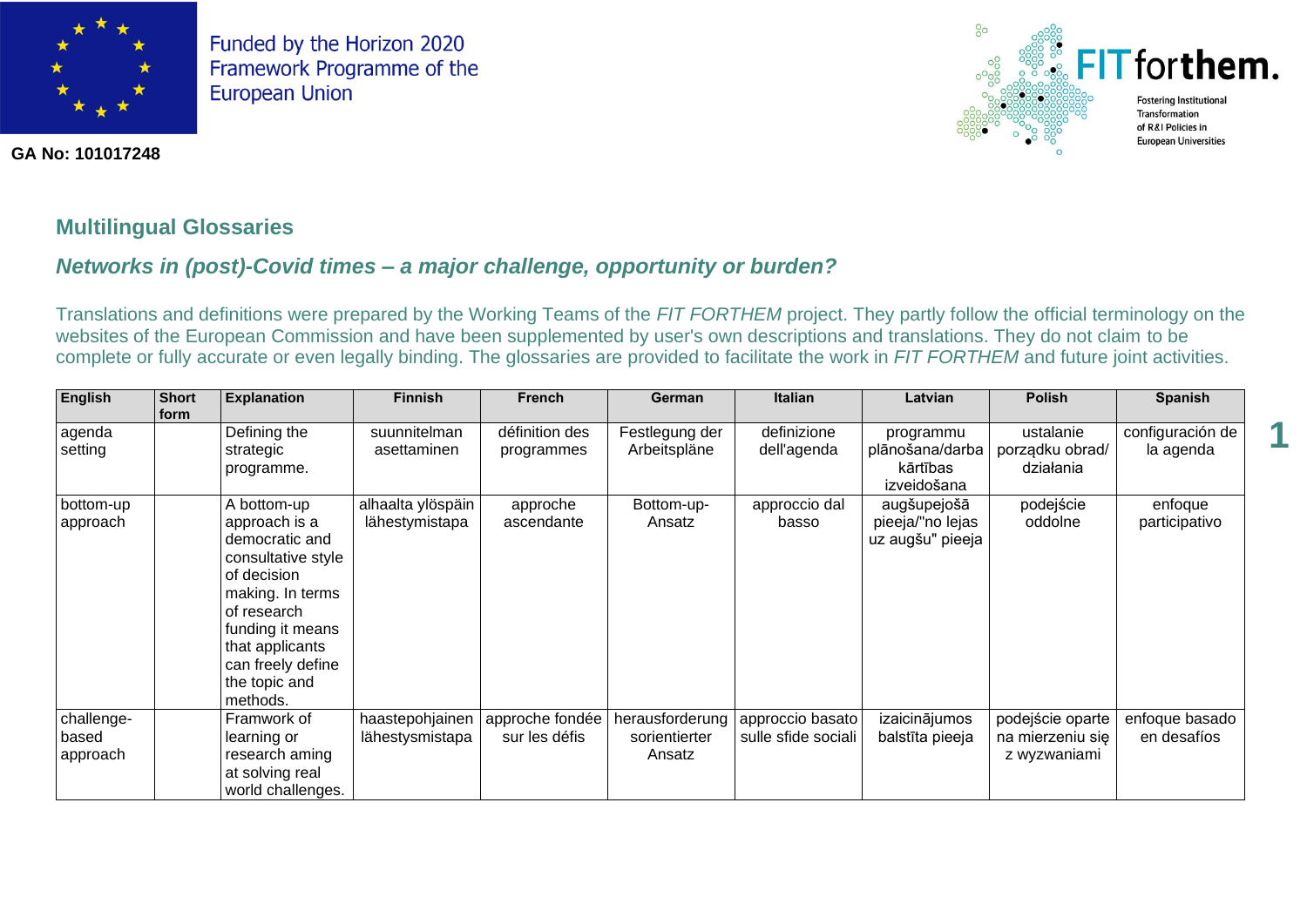

### **GA No: 101017248**



| citizen<br>science                      | $\overline{\text{cs}}$ | Citizen science is<br>research<br>conducted, in<br>whole or in part,<br>by or together<br>with<br>nonprofessional<br>researchers from<br>civil society.                                                                | kansalaistiede                                   | science<br>citoyenne                           | Bürgerwissensch<br>aft                        | scienza dei<br>cittadini                                    | sabiedriskā<br>zinātne                                                     | nauka<br>obywatelska                           | ciencia<br>ciudadana                         |
|-----------------------------------------|------------------------|------------------------------------------------------------------------------------------------------------------------------------------------------------------------------------------------------------------------|--------------------------------------------------|------------------------------------------------|-----------------------------------------------|-------------------------------------------------------------|----------------------------------------------------------------------------|------------------------------------------------|----------------------------------------------|
| complexity<br>and diversity<br>of tasks |                        | Multi-layeredness<br>and variety of<br>tasks.                                                                                                                                                                          | tavoitteiden<br>monimutkaisuus<br>ja -muotoisuus | la complexité et<br>la diversité des<br>tâches | Komplexität und<br>Diversität der<br>Aufgaben | complessità e<br>diversità dei<br>compiti                   | uzdevumu<br>sarežģītība un<br>dažādība                                     | zróznicowanie i<br>złożonośc zadań             | complejidad y<br>diversidad de<br>tareas     |
| cooperation<br>on equal<br>terms        |                        | Cooperation on<br>an eye-level and<br>under the same<br>conditions.                                                                                                                                                    | tasa-arvoinen<br>yhteistyö                       | coopération sur<br>un pied d'égalité           | Kooperation auf<br>Augenhöhe                  | cooperazione a<br>pari condizioni                           | sadarbība uz<br>vienādiem<br>nosacījumiem/vi<br>enlīdzīgiem<br>noteikumiem | współpraca na<br>równych<br>prawach            | cooperación en<br>igualdad de<br>condiciones |
| deliverables                            |                        | Deliverables is a<br>project<br>management<br>term<br>conventionally<br>used to refer to<br>the measurable<br>reports, results,<br>goods or services<br>that must be<br>provided at the<br>completion of a<br>project. | tuotokset                                        | livrables                                      | zu lieferende<br>Ergebnisse                   | prodotto/servizio<br>rilasciato alla<br>fine di un'attività | nodevumi                                                                   | efekt/ produkt<br>dla instytucji<br>zlecającej | entregables                                  |
| external<br>cooperator                  |                        | Cooperation<br>partner not<br>coming from the<br>own institution or<br>network                                                                                                                                         | ulkoinen<br>yhteistyökumppa<br>ni                | collaborateur<br>extérieur                     | externer<br>Kooperationspart<br>ner           | collaboratore<br>esterno                                    | ārējais<br>sadarbības<br>partneris                                         | współpracownik<br>zewnętrzny                   | colaborador<br>externo                       |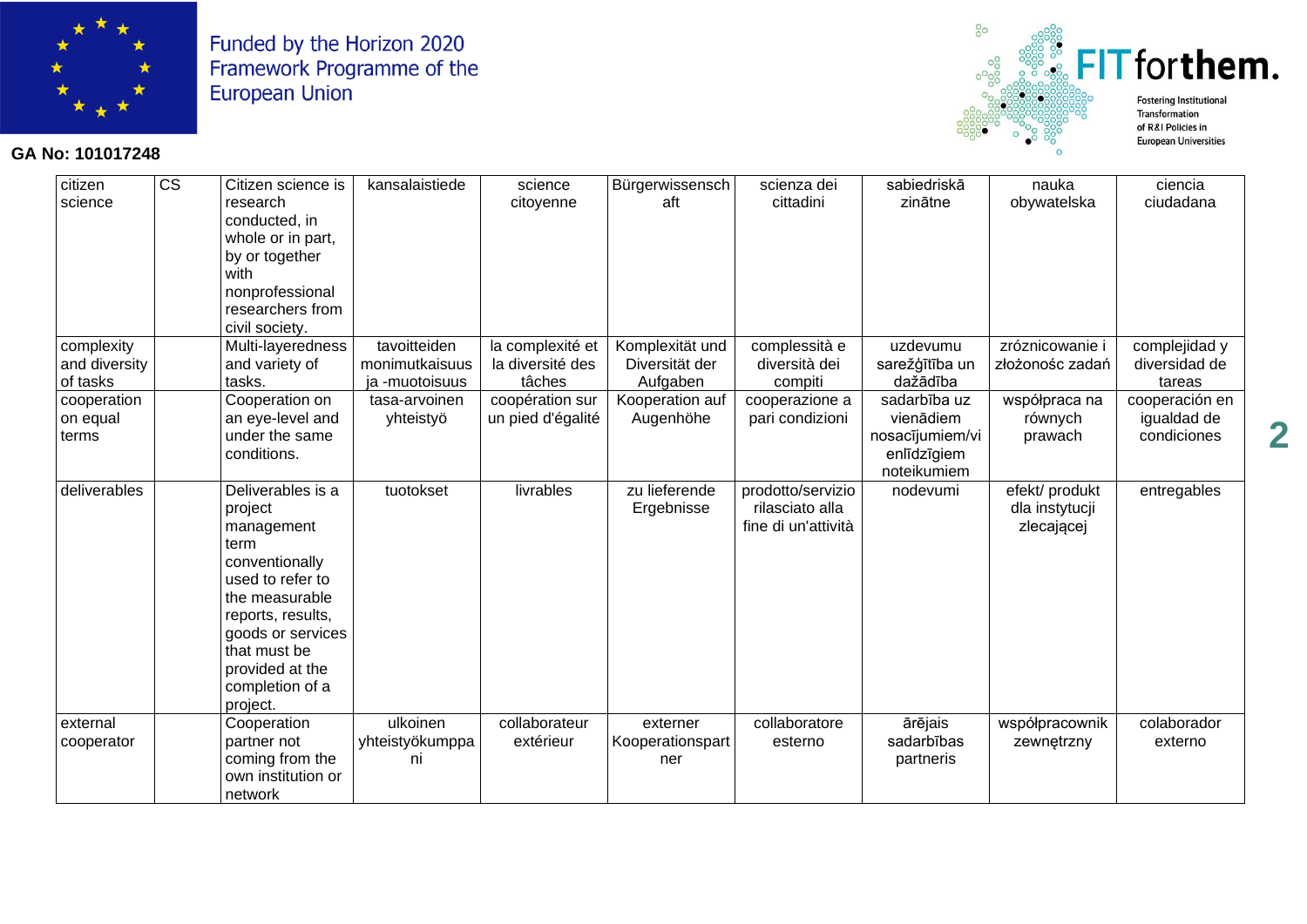

#### GA No: 101017248



| game<br>changer                   | an event, idea, or<br>procedure that<br>effects a<br>significant shift in<br>the current way<br>of doing or<br>thinking about                                                                                                                  | pelinmuutos              | qui change les<br>règles du jeu    | Wegbereiter                    | chi cambia le<br>regole del gioco | spēles<br>noteikumu<br>mainītājs | przełom                                             | punto de<br>inflexión           |
|-----------------------------------|------------------------------------------------------------------------------------------------------------------------------------------------------------------------------------------------------------------------------------------------|--------------------------|------------------------------------|--------------------------------|-----------------------------------|----------------------------------|-----------------------------------------------------|---------------------------------|
| guided<br>cooperation             | something.<br>The from of<br>cooperation is<br>predefined and<br>monitored.                                                                                                                                                                    | ohjattu yhteistyö        | coopération<br>guidée/<br>encadrée | gesteuerte<br>Kooperation      | cooperazione<br>guidata           | vadīta sadarbība                 | współpraca pod<br>przewodnictwem<br>lidera          | cooperación<br>guiada           |
| intercultural<br>compe-<br>tences | Competenes that<br>enables a person<br>to cope with<br>different practices<br>and views in<br>different contexts,<br>be they culturally<br>determined or<br>inherent to a<br>particular group<br>of actors, e.g.<br>scientific<br>communities. | kansainvaliset<br>taidot | compétences<br>interculturelles    | interkulturelle<br>Kompetenzen | competenze<br>interculturali      | starpkultūru<br>kompetences      | kompetencje<br>miedzykulturowe                      | competencias<br>interculturales |
| Interdiscipli-<br>narity          | Interdisciplinarity<br>is the use of<br>approaches,<br>ways of thinking<br>or at least<br>methods from<br>different<br>disciplines.                                                                                                            | monitieteinen            | interdisciplinarité                | interdisciplinät               | interdiscipinariet<br>à           | starpdisciplinarit<br>āte        | interdyscyplinarn<br>ość/<br>wielodziedzinow<br>ość | interdisciplinarie<br>dad       |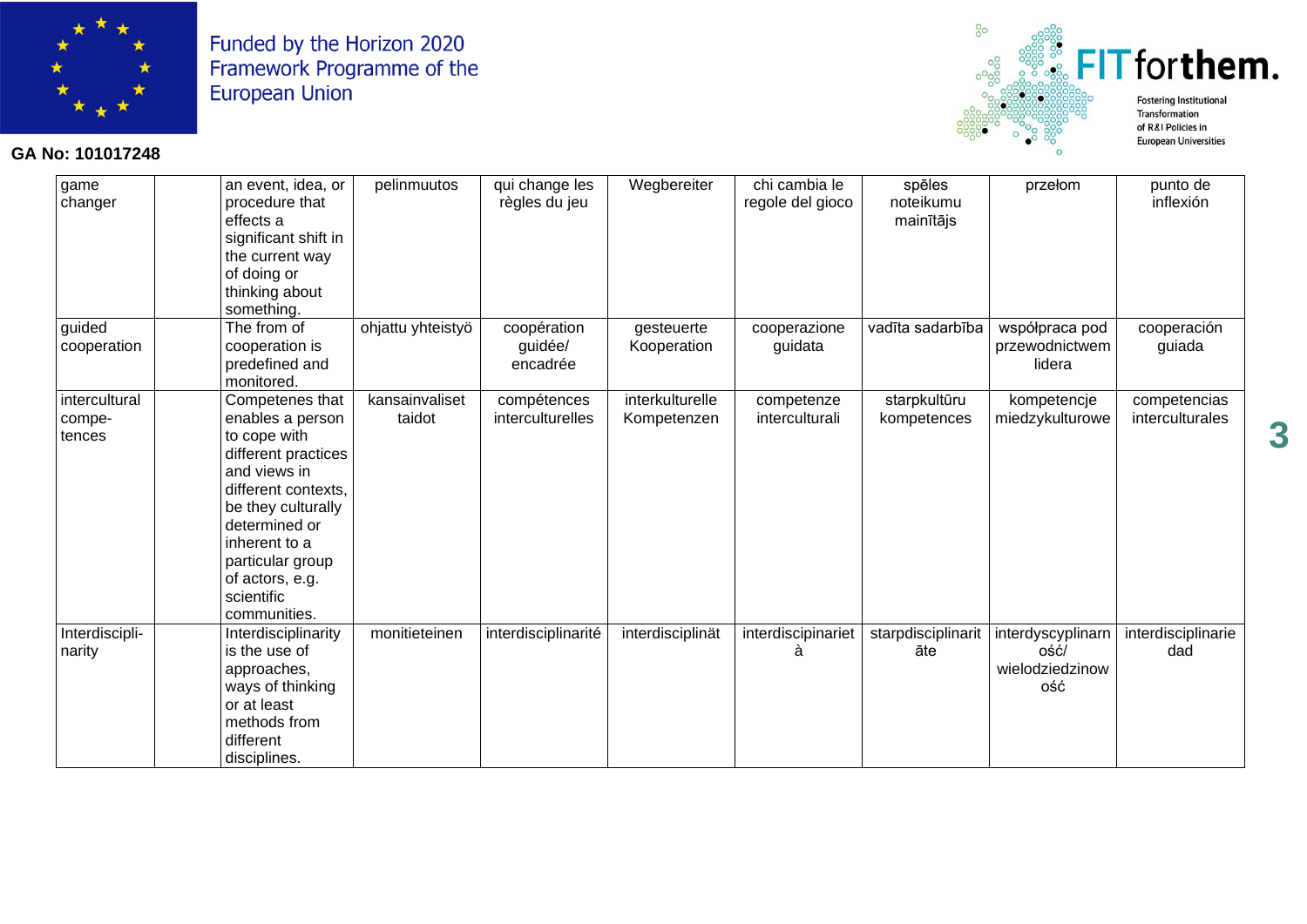

# $80^{\circ}$ FIT for them.  $\frac{80000}{10000}$ **Fostering Institutional**

**GA No: 101017248**



| intersectoral<br>cooperation | Deliberate<br>collaboration<br>between two or<br>more<br>organizations<br>from different<br>sectors.                                                                 | monialainen<br>yhteistyö   | coopération<br>intersectorielle                  | intersektoral /<br>branchenübergre<br>ifend | cooperazione<br>intersettoriale | starpnozaru<br>sadarbība     | współpraca<br>międzysektorow                | cooperación<br>intersectorial |
|------------------------------|----------------------------------------------------------------------------------------------------------------------------------------------------------------------|----------------------------|--------------------------------------------------|---------------------------------------------|---------------------------------|------------------------------|---------------------------------------------|-------------------------------|
| living lab                   | A living Lab co-<br>creates<br>knowledge and<br>projects in real<br>life environments<br>together with<br>stakeholders<br>from different<br>sectors and<br>advocacy. | living lab                 | laboratoire<br>d'expérimentatio<br>n/ living lab | Reallabor                                   | living lab                      | dzīvā laboratorija           | laboratorium<br>pomysłów                    | living lab                    |
| network                      | Group of people<br>or institutions<br>with common or<br>complementary<br>interests aiming<br>at exchange and<br>(informal)<br>cooperation.                           | verkosto                   | réseau                                           | Netzwerk                                    | rete                            | tīkls                        | sieć/ network                               | red                           |
| non-<br>academic<br>partner  | Cooperation<br>partner coming<br>from non-<br>academic<br>institutions                                                                                               | ei-akateeminen<br>osapuoli | partenaire non<br>académique                     | nicht-<br>akademischer<br>Partner           | partner non-<br>accademico      | ne-akadēmiskais<br>partneris | partner spoza<br>środowiska<br>akademickego | socio no<br>académico         |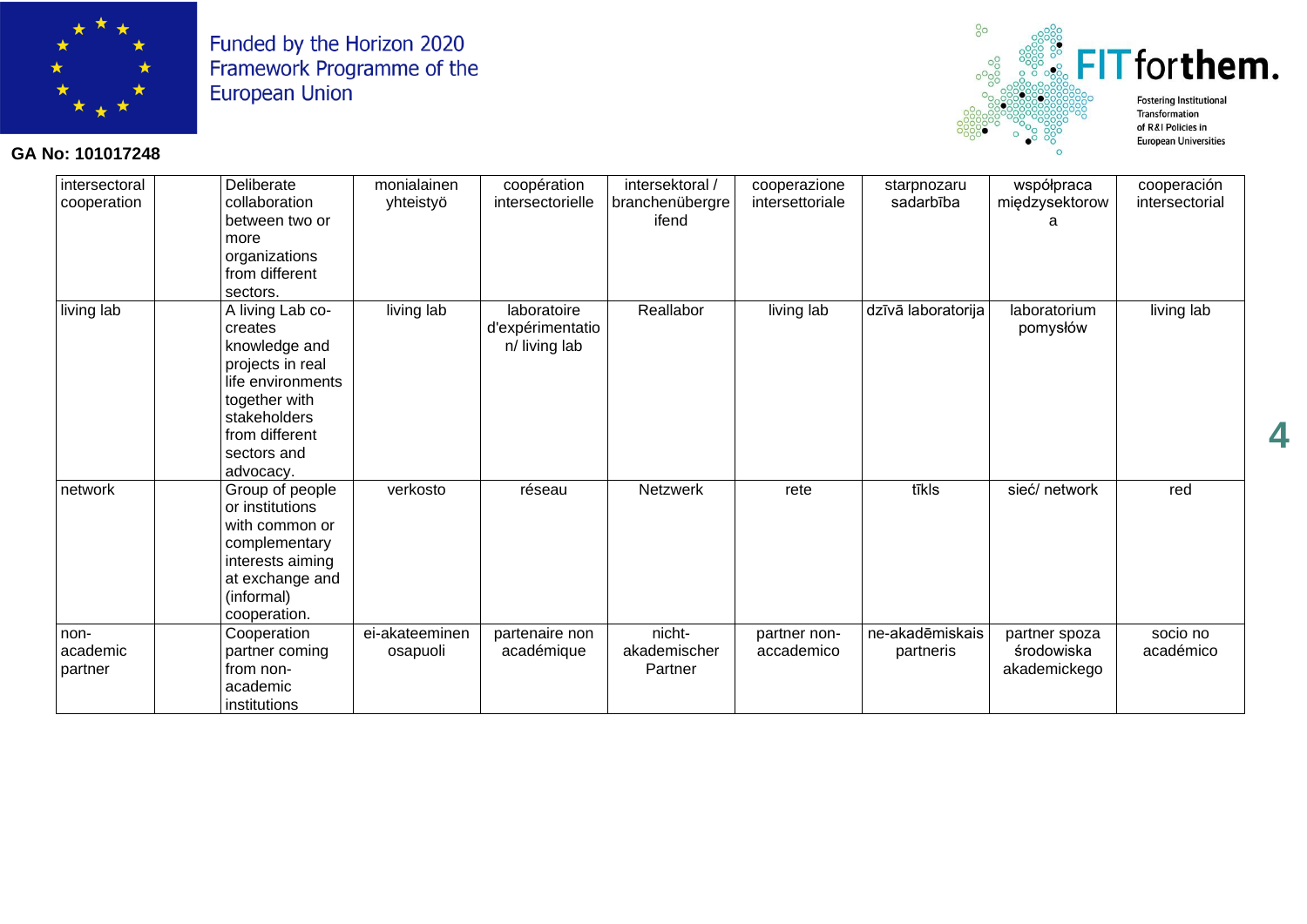

### **GA No: 101017248**



| outputs                       | Research output<br>means the<br>production of<br>work resulted<br>from a certain<br>activity in a<br>research project,<br>e.g. summarizing<br>the results, or<br>products<br>delivered. | tuotokset                           | résultats des<br>activités                | Ergebnisse /<br>Leistungen                                        | risultati delle<br>attività       | gala rezultāti                                | produkt<br>końcowy/ efekt<br>działania | resultados                                 |
|-------------------------------|-----------------------------------------------------------------------------------------------------------------------------------------------------------------------------------------|-------------------------------------|-------------------------------------------|-------------------------------------------------------------------|-----------------------------------|-----------------------------------------------|----------------------------------------|--------------------------------------------|
| problem                       |                                                                                                                                                                                         | ongelmanratkais                     | résolution de                             | Problemlösung                                                     | soluzione di                      | problēmas                                     | rozwiązywanie                          | resolución de                              |
| solving                       |                                                                                                                                                                                         | u                                   | problèmes                                 |                                                                   | problemi                          | risināšana                                    | problemów                              | problemas                                  |
| research<br>based<br>teaching | Teaching which<br>is very research<br>oriented and<br>involves students<br>in research topics<br>and activities<br>from an early<br>stage on.                                           | tutkimukseen<br>perustuva<br>opetus | enseignement<br>fondé sur la<br>recherche | forschungsbasier<br>te Lehre /<br>forschungsorienti<br>erte Lehre | didattica basata<br>sulla ricerca | zinātnē/pētniecīb<br>ā balstīta<br>mācīšana   | kształcenie w<br>oparciu o<br>badania  | enseñanza<br>basada en la<br>investigación |
| research<br>results           | <b>Direct results</b><br>generated in the<br>research project.                                                                                                                          | tutkimustulokset                    | résultats de la<br>recherche              | Forschungserge<br>bnisse                                          | risultati della<br>ricerca        | pētījuma rezultāti                            | rezultaty badań                        | Resultados de la<br>investigacion          |
| societal<br>challenges        | Problems that<br>affect many<br>people within<br>society.                                                                                                                               | yhteiskunnalliset<br>haasteet       | défis sociétaux                           | Gesellschaft-<br>liche<br>Herausforderung                         | sfide sociali                     | sabiedrības<br>izaicinājumi                   | wyzwania<br>społeczne                  | desafíos<br>sociales                       |
| socio-                        | Society and                                                                                                                                                                             | yhteiskunta- ja                     | environnement                             | Sozioökono-                                                       | ambiente socio-                   | sociāl-                                       | otoczenie                              | entorno                                    |
| economic                      | business                                                                                                                                                                                | liiketoiminta                       | socio-                                    | misches Umfeld                                                    | economico                         | ekonomiskā vide                               | społeczno-                             | socioeconómico                             |
| environment                   | environment.                                                                                                                                                                            | ympäristö                           | économique                                |                                                                   |                                   |                                               | gospodarcze                            |                                            |
| soft skills                   | Social, personal<br>and transferrable<br>skills not related<br>to a specific<br>discipline.                                                                                             | sosiaaliset taidot                  | compétences<br>personnelles               | soziale<br>Kompetenzen,<br>übertragbare<br>Kompetenzen            | competenze<br>trasversali         | starpnozaru<br>prasmes/personī<br>gās iemaņas | kompetencje<br>miękkie/<br>społeczne   | habilidades<br>interpersonales             |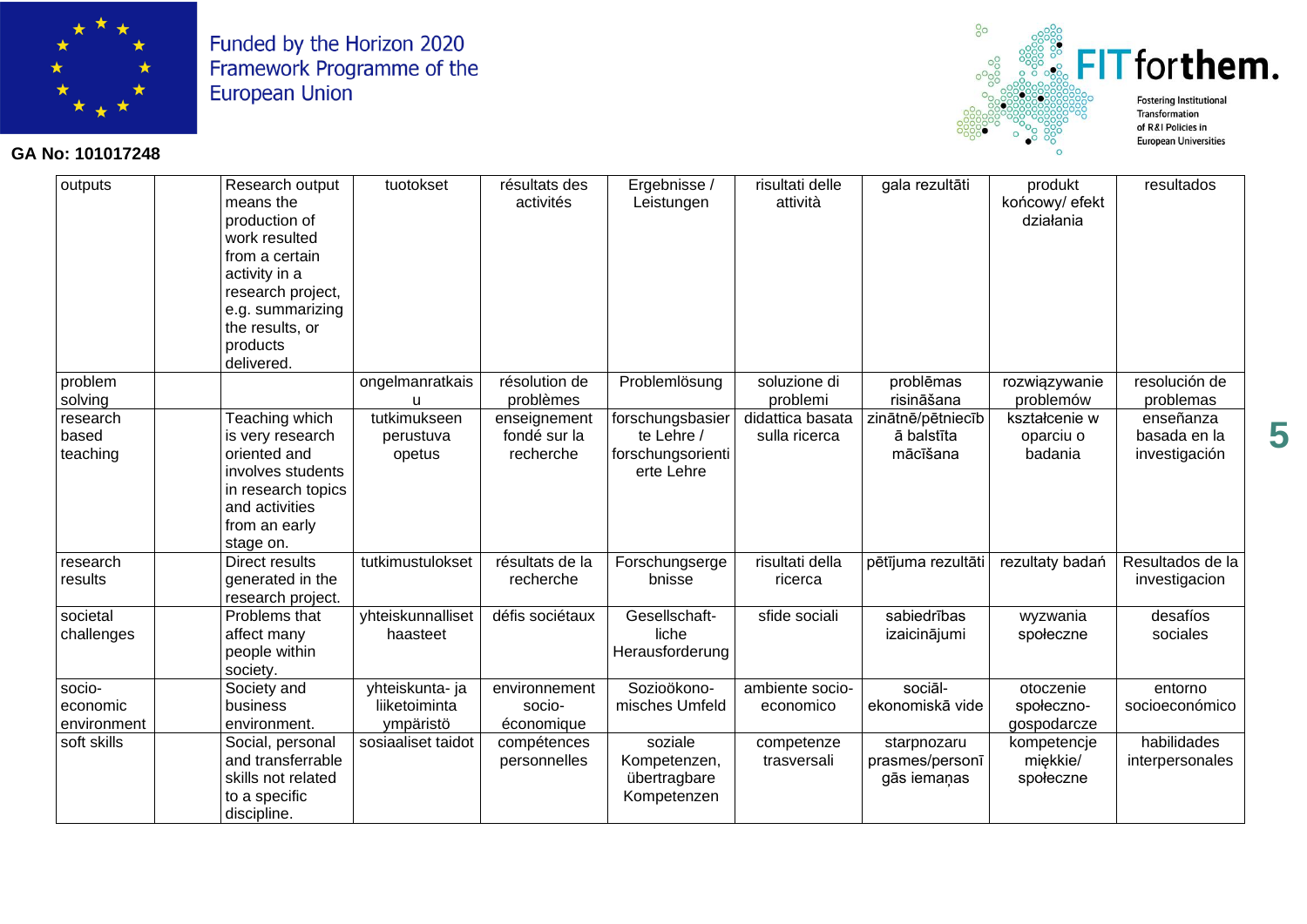

#### **GA No: 101017248**



| stakeholder | Stakeholders are    | asianosainen  | parties   | Interessen-   | soggetto        | ieinteresētās      | interesariusz   | Grupo            |
|-------------|---------------------|---------------|-----------|---------------|-----------------|--------------------|-----------------|------------------|
|             | all persons,        |               | prenantes | vertreter     | portatore di    | personas           |                 | Interesado o     |
|             | institutions and    |               |           |               | interesse       |                    |                 | grupo de interés |
|             | structures that     |               |           |               |                 |                    |                 |                  |
|             | are affected in     |               |           |               |                 |                    |                 |                  |
|             | any way by the      |               |           |               |                 |                    |                 |                  |
|             | development and     |               |           |               |                 |                    |                 |                  |
|             | operation of a      |               |           |               |                 |                    |                 |                  |
|             | given system.       |               |           |               |                 |                    |                 |                  |
| think tank  | A think tank tank   | ajatushautomo | groupe de | Denkfabrik /  | laboratorio di  | ideju laboratorija | zespół          | grupo de         |
|             | is a (research)     |               | réflexion | Ideenschmiede | idee, gruppo di |                    | doradców/ sztab | expertos         |
|             | institute/consortiu |               |           |               | riflessione     |                    | ekspertów       |                  |
|             | m that generates    |               |           |               |                 |                    |                 |                  |
|             | knowledge and       |               |           |               |                 |                    |                 |                  |
|             | provides advice     |               |           |               |                 |                    |                 |                  |
|             | in highly topical   |               |           |               |                 |                    |                 |                  |
|             | fields related e.g. |               |           |               |                 |                    |                 |                  |
|             | to social policy,   |               |           |               |                 |                    |                 |                  |
|             | political strategy, |               |           |               |                 |                    |                 |                  |
|             | economics,          |               |           |               |                 |                    |                 |                  |
|             | military,           |               |           |               |                 |                    |                 |                  |
|             | technology, or      |               |           |               |                 |                    |                 |                  |
|             | culture.            |               |           |               |                 |                    |                 |                  |